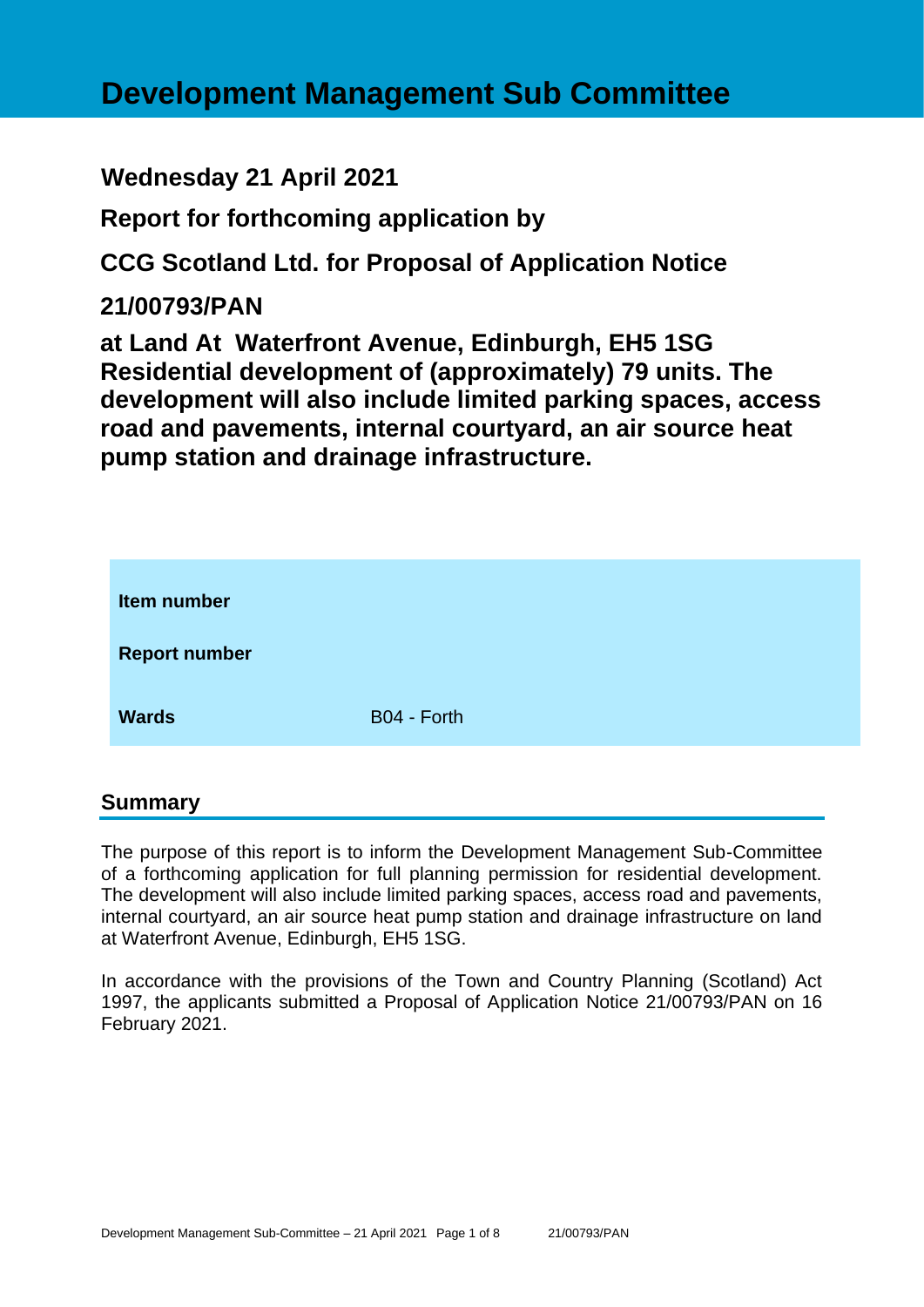**Links**

**Coalition pledges Council outcomes**

**Single Outcome Agreement**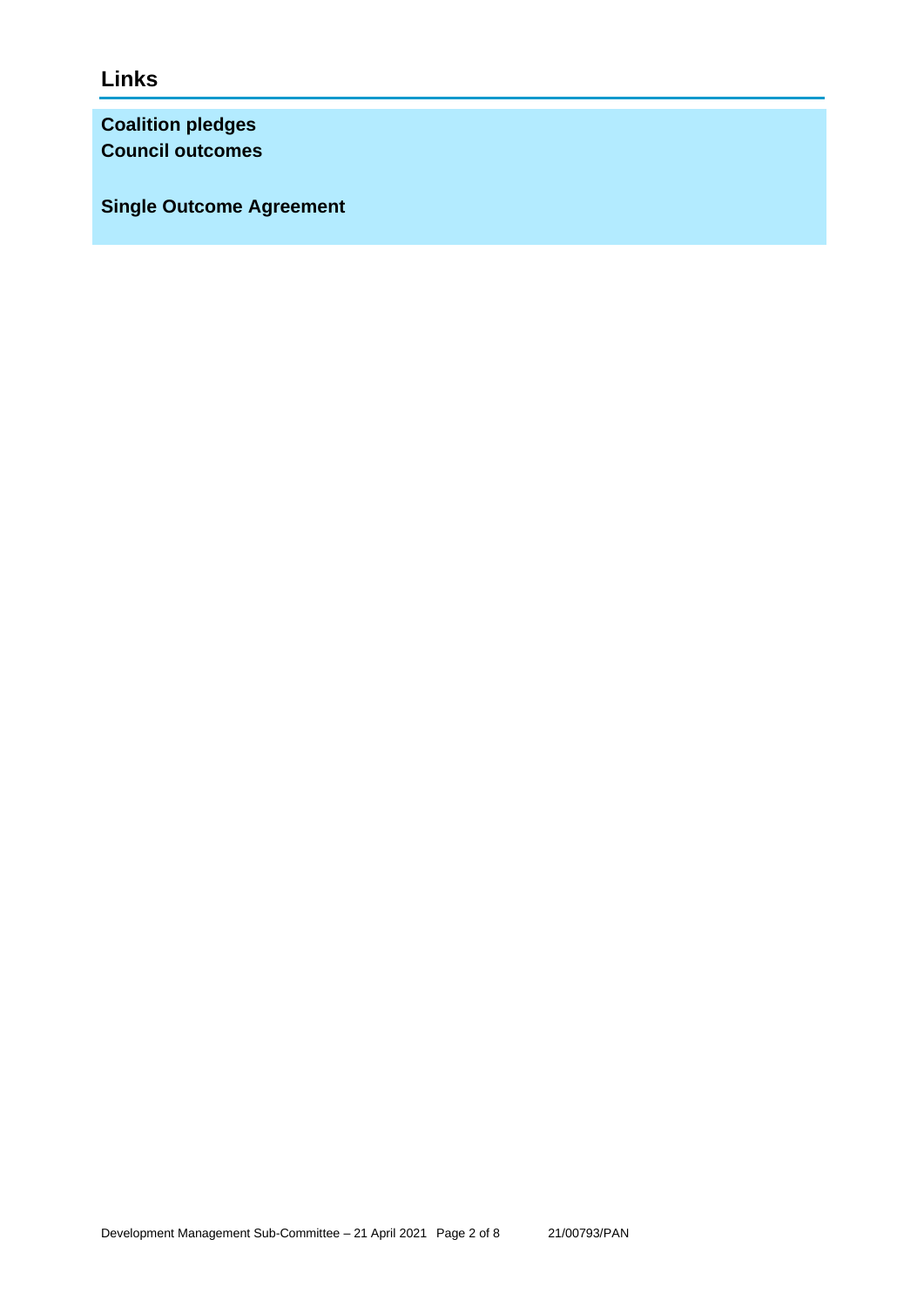# **Recommendations**

**1.1** It is recommended that the Committee notes the key issues at this stage and advises of any other issues.

# **Background**

#### **2.1 Site description**

The proposed site, covering approximately 1.6 hectares, is located within the Granton Waterfront Development Framework (GWDF) area and forms parts of sites D1, D2 and D4. The main part of the site is currently in use as a car park.

The site is bounded by the B listed former Granton Gasworks railway station (listed 10 November 1998, reference LB45794) to the west. To the southwest is a petrol filling station.

The eastern section of the site contains trees and scrubland. Along the eastern boundary is a foot/cycle path.

Vehicular access is provided via Waterfront Avenue at the north of the site.

#### **2.2 Site History**

28 February 2001 - Outline planning permission granted for mixed use development ( including retail, food and drink, public house, residential, education, business, leisure/assembly/hotel, open space, and associated landscaping)(as amended) This included the Fosters Masterplan, at 4 Marine Drive/11 West Shore Rd and covered part of the site western part of the site (application reference: 00/01169/OUT). Masterplan partly implemented, permission now lapsed.

27 March 2009 - renewal of previous planning permissions for a temporary commercially operated public car park on the site (application reference: 08/04243/FUL)

22 October 2020 - planning permission granted for the refurbishment of former Granton station building to include continued Class 4 Business use with ancillary service space, external removals and adaptations to the building and additional works to the surrounding site to remove structures and to provide improved access and enclosure to the west of the site (application reference: 20/02717/FUL)

22 October 2020 - listed building consent granted for the refurbishment of former Granton station building including external and internal alterations to the building and additional works to the surrounding site to remove structures and to provide improved access and enclosure to the west of the site (application reference: 20/02718/LBC).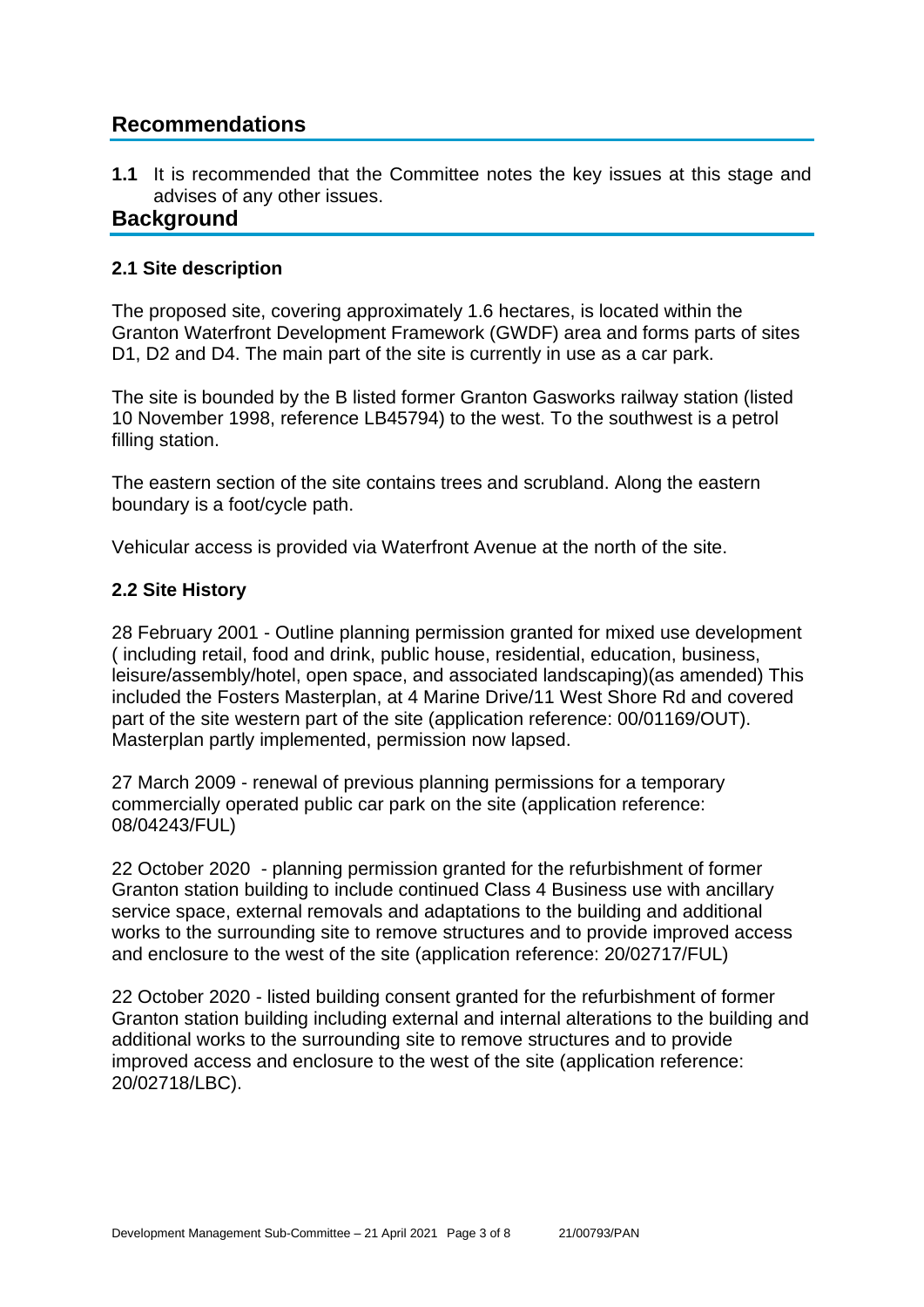# **Main Report**

#### **3.1 Description of the Proposal**

An application for full planning permission will be submitted for residential development and ancillary works.

#### **3.2 Key Issues**

The key considerations against which the eventual application will be assessed include whether:

#### **a) The principle of the development is acceptable in this location**

The eastern part of the site is located within Edinburgh Waterfront: Central Development Area (EW 2b) in the Edinburgh Local Development Plan (LDP). The western part of the site is located within the Edinburgh Waterfront: Forth Quarter (EW 2a) in the LDP.

This is part of an identified housing proposal site for a major housing-led mixed use regeneration opportunity. The development principles for both EW 2a and 2b cover similar matters, and proposals will be expected to:

- − complete the approved street layout and perimeter block urban form
- − provide housing-led development on sites formerly identified for major business-led development
- − provide a housing mix that is appropriate to the site in terms of placemaking and would maximise completions within this urban regeneration proposal within the plan period
- − provide a strategic flood risk assessment.
- − expressly encourage the enhancement of employment and a 'destination' through existing and new commercial, cultural, tourist and retail opportunities

As this forms part of the wider waterfront area, LDP Policy Del 3 (Edinburgh Waterfront) will be of relevance to the assessment of the site. This policy states that planning permission will be granted for development which maximises the development potential of the area, creates a series of mixed use sustainable neighbourhoods, provides a mix of house types, sizes and affordability, and provides open space to meet the needs of the local community.

Proposals should accord with the approved Granton Waterfront Development Framework (GWDF) principles (February 2020), which state that the site is for residential use with the potential for non-residential ground floor uses. An approved master plan has been partly implemented, with several housing blocks, a major office development, supermarket, a college and a new large park completed.

LDP Policy Hou 2 (Housing Mix) will apply in relation to assessing the mix of house types and sizes.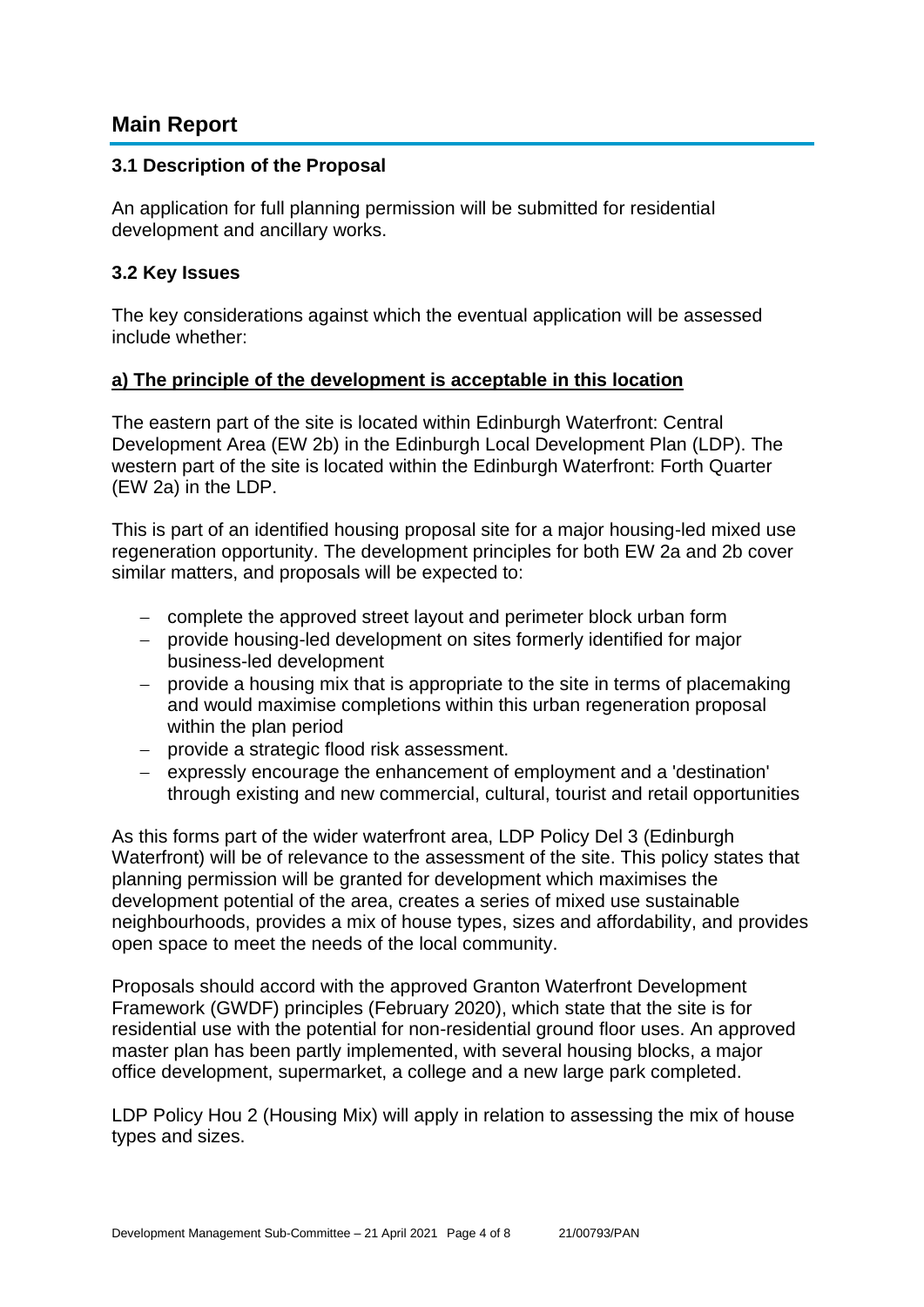Additionally, the site also forms part of the 'wider area' as identified in the Granton National Collections Facility Place Brief. This shows the site as a future development opportunity and identifies proposed cycle / footpaths with the site.

### **b) the proposal would preserve or enhance the setting of the nearby listed building**

The site is adjacent to the B listed Granton Gasworks railway station. Development on the site has the potential to affect the setting of the listed building. The proposal will be assessed in relation to Sections 59 of the Planning (Listed Buildings and Conservation Areas) (Scotland) Act 1997. The proposal will also be considered against relevant policies in the Edinburgh Local Development Plan.

# **c) Design, Scale and Layout**

The Granton Waterfront Development Framework sets out a number of design principles applicable to the site, including locations of primary and secondary frontages. The framework states that this site should form active 'living' streets, linking home, work and learning, which open up views and access to the park, the city and the waterfront. There should also be a pedestrian-focused public realm, with an emphasis on reducing dominance of the car.

Design development will need to take cognisance of relevant LDP design and environment policies and the Edinburgh Design Guidance.

#### **d) Access arrangements in terms of road safety and public transport accessibility**

The proposal shall have regards to LDP transport policies and Edinburgh Design Guidance. Developer Contributions and Infrastructure Delivery Supplementary Guidance will apply to the proposal. The applicant will be required to provide transport information to demonstrate how the proposal prioritises active travel and is aligned with parking standards, including service arrangements and cycle parking provision.

The LDP Proposals Map contains the tram route safeguard along Waterfront Avenue and also the Waterfront Avenue to Granton Rail path link cycleway footpath access safeguard.

The GWDF also shows the site adjacent to the identified transport hub around Waterfront Broadway.

#### **e) Other Environmental Factors**

The applicant will be required to submit sufficient information to demonstrate that the site can be developed without having an unacceptable detrimental impact on the environment.

There are a number of existing trees on the site.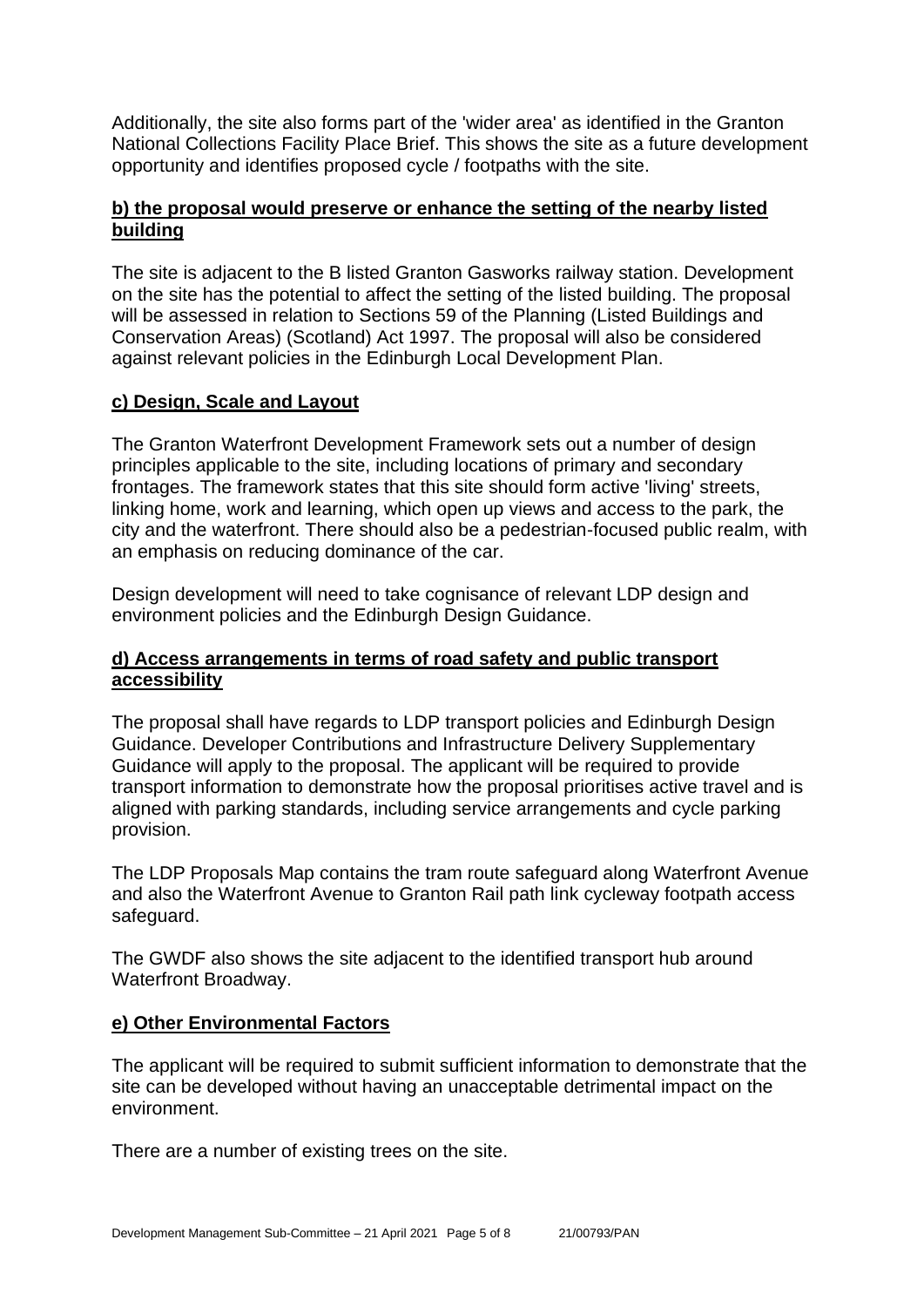The application will need to be screened for an Environmental Impact Assessment (EIA) including the cumulative impact of the proposals.

In order to support the application, the following documents should be submitted:

- − Pre-Application Consultation report;
- − Planning Statement;
- − Design and Access Statement;
- − Transport Information;
- − Flood Risk Assessment and Surface Water Management Plan;
- − Sustainability Report and S1 Form;
- − Daylighting, Privacy and Overshadowing information;
- − Tree Survey;
- − Phase 1 Site Investigation Report and
- − Phase 1 Habitat and Protected Species Survey.

#### **3.3 Assessment**

This report highlights the main issues that are likely to arise in relation to the various key considerations. This list is not exhaustive and further matters may arise when the new application is received, and consultees and the public have the opportunity to comment.

# **Financial impact**

**4.1** The forthcoming application may be subject to a legal agreement.

# **Risk, Policy, compliance and governance impact**

**5.1** Provided planning applications are determined in accordance with statutory legislation, the level of risk is low.

# **Equalities impact**

**6.1** This is a pre-application report. When a planning application is submitted it will be assessed in terms of equalities and human rights.

# **Sustainability impact**

**7.1** A sustainability statement will need to be submitted with the application.

#### **Consultation and engagement**

#### **8.1 Pre-Application Process**

Pre-application discussions took place on this application.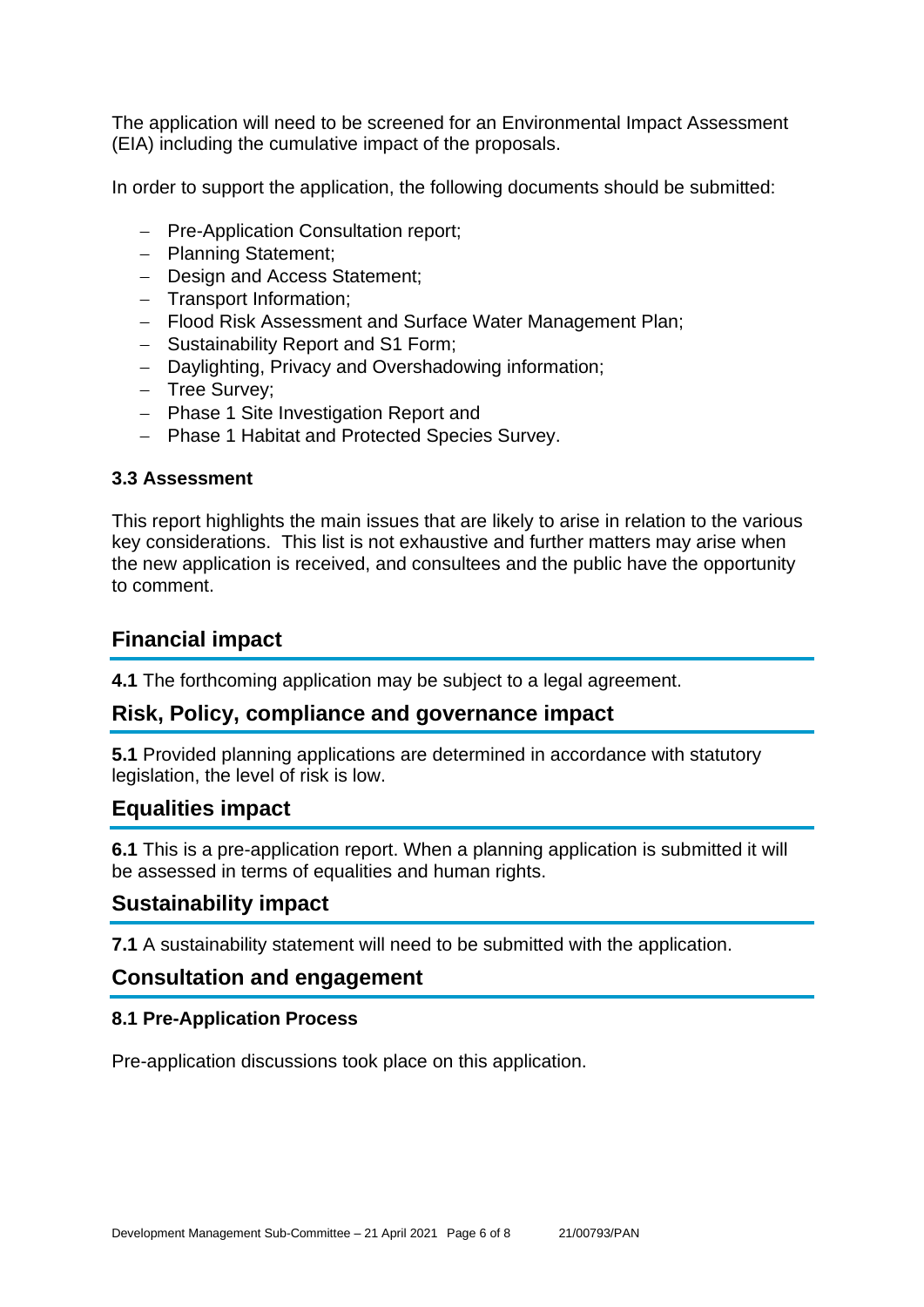### **8.2 Publicity summary of representations and Community Council comments**

The Proposal of Application Notice (reference: 21/00793/PAN) outlined an online consultation event with presentation and question and answer session to be held on 2 April 2021 between 3pm and 6pm.

The PAN was also sent to the Granton and District Community Council and local ward councillors. The Council also requested that a copy of the PAN be sent to West Pilton/West Granton Community Council.

The results of the community consultation will be submitted with the application as part of the Pre-application Consultation Report.

# **Background reading/external references**

- To view details of the proposal of Application Notice go to
- [Planning and Building Standards online services](https://citydev-portal.edinburgh.gov.uk/idoxpa-web/search.do?action=simple&searchType=Application)
- [Planning guidelines](http://www.edinburgh.gov.uk/planningguidelines)
- [Conservation Area Character Appraisals](http://www.edinburgh.gov.uk/characterappraisals)
- [Edinburgh Local Development Plan](http://www.edinburgh.gov.uk/info/20164/proposed_local_development_plan/66/local_development_plan)

**David Givan** Chief Planning Officer PLACE The City of Edinburgh Council

Contact: Kenneth Bowes, Senior Planning officer E-mail:kenneth.bowes@edinburgh.gov.uk Tel:0131 529 6724